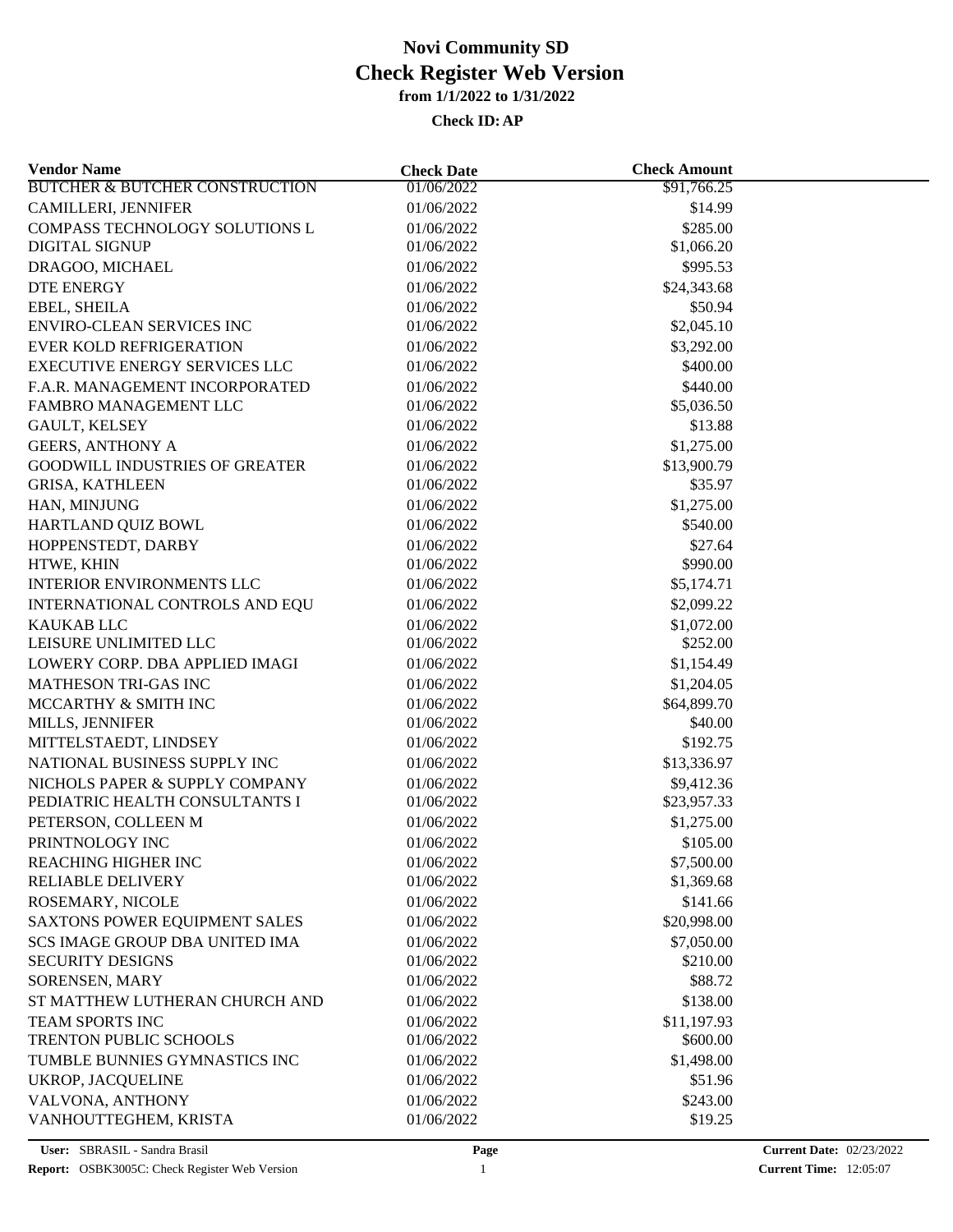| <b>Vendor Name</b>                 | <b>Check Date</b> | <b>Check Amount</b> |  |
|------------------------------------|-------------------|---------------------|--|
| <b>WATERMARK APPAREL LLC</b>       | 01/06/2022        | \$357.00            |  |
| WEB BENEFITS DESIGN CORPORATIO     | 01/06/2022        | \$3,672.00          |  |
| YANG, SUNG                         | 01/06/2022        | \$1,050.00          |  |
| <b>MEFSA</b>                       | 01/10/2022        | \$127.35            |  |
| MICHAEL R STILLMAN (P42765)        | 01/10/2022        | \$77.93             |  |
| <b>MISDU</b>                       | 01/10/2022        | \$2,552.50          |  |
| ACME PROMOTIONAL & APPAREL LLC     | 01/12/2022        | \$55.68             |  |
| ADN ADMINISTRATORS INC             | 01/12/2022        | \$4,039.90          |  |
| AETNA BEHAVIORAL HEALTH LLC        | 01/12/2022        | \$1,806.92          |  |
| AMCOMM TELECOMMUNICATIONS INC      | 01/12/2022        | \$12,092.44         |  |
| AT&T                               | 01/12/2022        | \$148.71            |  |
| AT&T                               | 01/12/2022        | \$975.23            |  |
| AT&T                               | 01/12/2022        | \$1,859.77          |  |
| <b>BIANCO MOTORCOACH CHARTER</b>   | 01/12/2022        | \$2,420.00          |  |
| CASTLE, ALEXANDRA                  | 01/12/2022        | \$150.00            |  |
| <b>CUMMINGS, CURT</b>              | 01/12/2022        | \$300.00            |  |
| DAMMALAPATI, MURALI                | 01/12/2022        | \$75.00             |  |
| DATA MANAGEMENT INC.               | 01/12/2022        | \$4,218.48          |  |
| DAVIDS GOLD MEDAL SPORTS           | 01/12/2022        | \$242.50            |  |
| <b>DTE ENERGY</b>                  | 01/12/2022        | \$15,757.52         |  |
| EDUSPIRE SOLUTIONS LLC             | 01/12/2022        | \$2,424.72          |  |
| <b>ENVIRO-CLEAN SERVICES INC</b>   | 01/12/2022        | \$174,511.27        |  |
| FIBER LINK INC                     | 01/12/2022        | \$143,285.81        |  |
| <b>GABLE, NINA</b>                 | 01/12/2022        | \$120.00            |  |
| <b>GEORGE, SHIRLEY</b>             | 01/12/2022        | \$46.08             |  |
| GFL ENVIRONMENTAL USA INC.         | 01/12/2022        | \$666.50            |  |
| <b>GLOEDEN, ASHLEY</b>             | 01/12/2022        | \$120.00            |  |
| HERMAN, JOE                        | 01/12/2022        | \$175.00            |  |
| HOWELL HIGH SCHOOL                 | 01/12/2022        | \$300.00            |  |
| HUMANEX VENTURES LLC               | 01/12/2022        | \$7,500.00          |  |
| <b>INTELLINETICS INC</b>           | 01/12/2022        | \$1,957.96          |  |
| <b>INTERIOR ENVIRONMENTS LLC</b>   | 01/12/2022        | \$5,500.16          |  |
| INTERNATIONAL BACCALAUREATE OR     | 01/12/2022        | \$6,464.00          |  |
| KANE JR, RONALD ANDREW             | 01/12/2022        | \$43.95             |  |
| KRUEGER INTERNATIONAL INC          | 01/12/2022        | \$5,055.78          |  |
| LAKELAND HIGH SCHOOL               | 01/12/2022        | \$250.00            |  |
| LIFE INSURANCE COMPANY OF NORT     | 01/12/2022        | \$24,219.21         |  |
| LOWERY CORP. DBA APPLIED IMAGI     | 01/12/2022        | \$7,736.18          |  |
| MAHALINGAM, KARTHIKEYAN            | 01/12/2022        | \$560.36            |  |
| MICHIGAN HIGH SCHOOL SNOWBOARD     | 01/12/2022        | \$660.00            |  |
| MICHIGAN PUBLIC HIGH SCHOOL HO     | 01/12/2022        | \$325.00            |  |
| <b>MILLER JOHNSON</b>              | 01/12/2022        | \$110.00            |  |
| MISHRA, SATYAJIT                   | 01/12/2022        | \$1,699.36          |  |
| NEAL, LELA                         | 01/12/2022        | \$309.58            |  |
| NICHOLS PAPER & SUPPLY COMPANY     | 01/12/2022        | \$4,793.66          |  |
| <b>NOVI PARKS &amp; RECREATION</b> | 01/12/2022        | \$145.00            |  |
| <b>NOVI WOODS PTO</b>              | 01/12/2022        | \$493.70            |  |
| PAPER EXPRESS INC                  | 01/12/2022        | \$1,342.00          |  |
|                                    |                   |                     |  |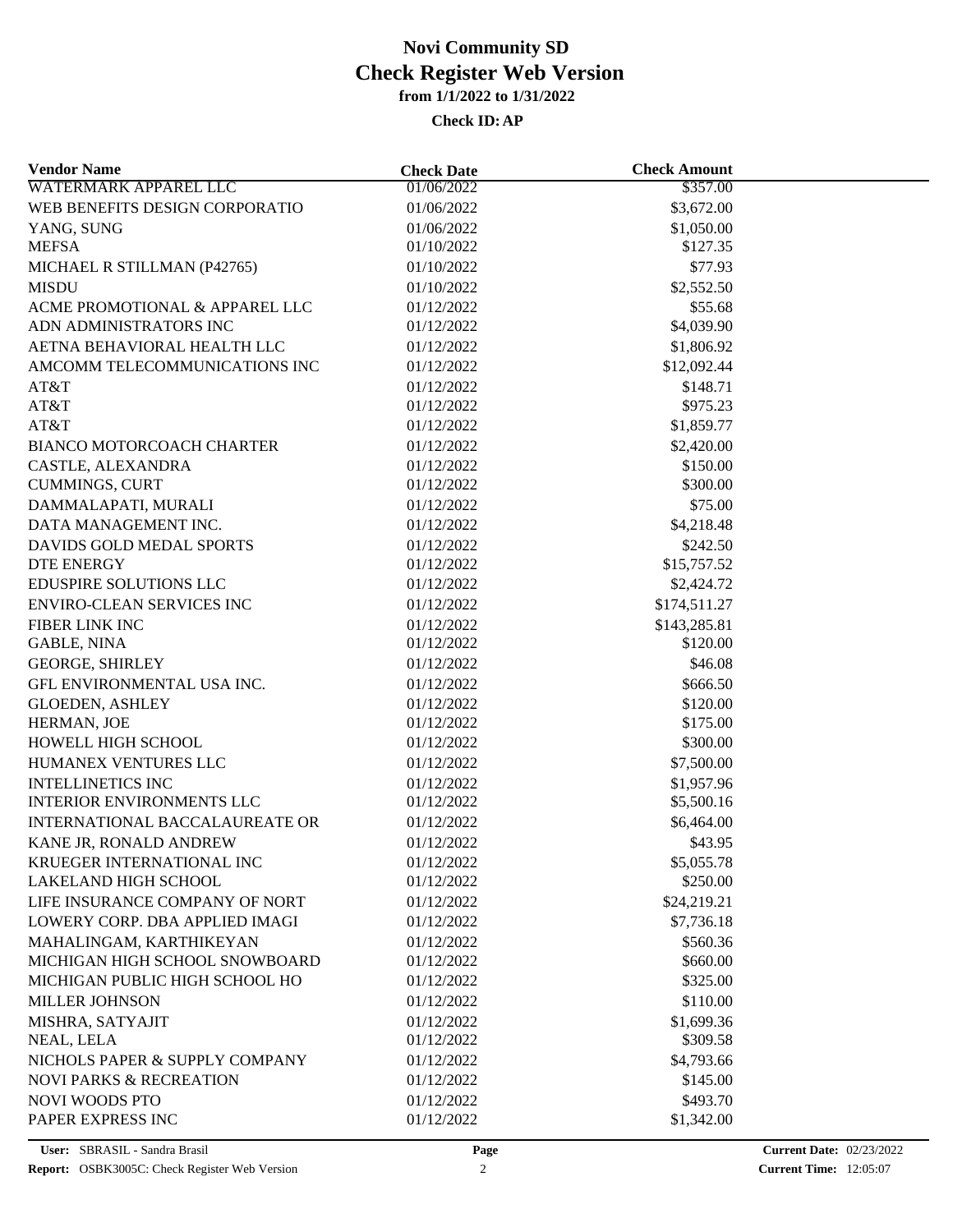| <b>Vendor Name</b>                    | <b>Check Date</b> | <b>Check Amount</b> |  |
|---------------------------------------|-------------------|---------------------|--|
| PEDIATRIC HEALTH CONSULTANTS I        | 01/12/2022        | \$15,042.36         |  |
| PLYMOUTH PT SPECIALISTS               | 01/12/2022        | \$4,776.00          |  |
| PRESIDIO NETWORKED SOLUTIONS L        | 01/12/2022        | \$3,106.15          |  |
| RYAN, NICHOLAS                        | 01/12/2022        | \$289.38            |  |
| SAFEWAY SHREDDING LLC                 | 01/12/2022        | \$40.00             |  |
| <b>SECURITY DESIGNS</b>               | 01/12/2022        | \$1,164.00          |  |
| SEW SUCCESSFUL INC.                   | 01/12/2022        | \$1,165.00          |  |
| SHIRES, ANGELA                        | 01/12/2022        | \$53.96             |  |
| TEAM SPORTS INC                       | 01/12/2022        | \$7,237.65          |  |
| THRUN LAW FIRM P.C.                   | 01/12/2022        | \$5,918.50          |  |
| TRETYAKOVA, YELENA                    | 01/12/2022        | \$250.00            |  |
| TRIPLE R CONSULTANTS                  | 01/12/2022        | \$4,000.00          |  |
| VELLUCCI, MARK ANDREW                 | 01/12/2022        | \$419.30            |  |
| VESCO OIL CORPORATION                 | 01/12/2022        | \$260.00            |  |
| <b>VEX ROBOTICS INC</b>               | 01/12/2022        | \$3,547.47          |  |
| <b>VSC INC</b>                        | 01/12/2022        | \$13,553.52         |  |
| <b>WAGEWORKS INC</b>                  | 01/12/2022        | \$2,548.24          |  |
| YAMAO, ERIKO                          | 01/12/2022        | \$120.25            |  |
| YANG, SUNG                            | 01/12/2022        | \$510.72            |  |
| ZHANG, YANHUA                         | 01/12/2022        | \$127.81            |  |
| <b>AGIWAL, SUNIL</b>                  | 01/19/2022        | \$411.00            |  |
| AT&T                                  |                   | \$3,239.50          |  |
|                                       | 01/19/2022        |                     |  |
| <b>AT&amp;T MOBILITY</b>              | 01/19/2022        | \$1,752.96          |  |
| CASTLE, GREGORY A.                    | 01/19/2022        | \$250.00            |  |
| CHEN, YUN                             | 01/19/2022        | \$235.39            |  |
| CITY OF NOVI WATER & SEWER DEP        | 01/19/2022        | \$25,985.39         |  |
| CLEAR RATE COMMUNICATINS INC          | 01/19/2022        | \$19.72             |  |
| CONSTELLATION NEWENERGY, INC          | 01/19/2022        | \$693.12            |  |
| <b>CONSUMERS ENERGY</b>               | 01/19/2022        | \$22,774.59         |  |
| DIRECT ENERGY BUSINESS INC            | 01/19/2022        | \$56,493.57         |  |
| <b>DTE ENERGY</b>                     | 01/19/2022        | \$62.34             |  |
| GAULT, KELSEY                         | 01/19/2022        | \$20.00             |  |
| <b>GENITTI'S</b>                      | 01/19/2022        | \$1,893.38          |  |
| HAASE, DAWN E                         | 01/19/2022        | \$400.00            |  |
| HEALTHINVEST HRA MASTER TRUST         | 01/19/2022        | \$600.00            |  |
| HUMANEX VENTURES LLC                  | 01/19/2022        | \$5,500.00          |  |
| <b>INACOMP TECHNICAL SERVICES GRO</b> | 01/19/2022        | \$21,272.50         |  |
| <b>JOHN'S SANITATION INC</b>          | 01/19/2022        | \$105.00            |  |
| KOLLI, SOWJANYA                       | 01/19/2022        | \$100.00            |  |
| MARK BOGARIN PHOTOGRAPHY              | 01/19/2022        | \$745.00            |  |
| <b>MARSHALL MUSIC</b>                 | 01/19/2022        | \$132.00            |  |
| MID-AMERICAN POMPON INC               | 01/19/2022        | \$1,200.00          |  |
| NEFF MOTIVATION INC                   | 01/19/2022        | \$353.54            |  |
| NICHOLS PAPER & SUPPLY COMPANY        | 01/19/2022        | \$3,474.81          |  |
| NIZOL, LAUREN                         | 01/19/2022        | \$95.00             |  |
| PLANTE & MORAN PLLC                   | 01/19/2022        | \$12,000.00         |  |
| PLYMOUTH AC LLC                       | 01/19/2022        | \$108.00            |  |
| PRESIDIO NETWORKED SOLUTIONS L        | 01/19/2022        | \$277.50            |  |
|                                       |                   |                     |  |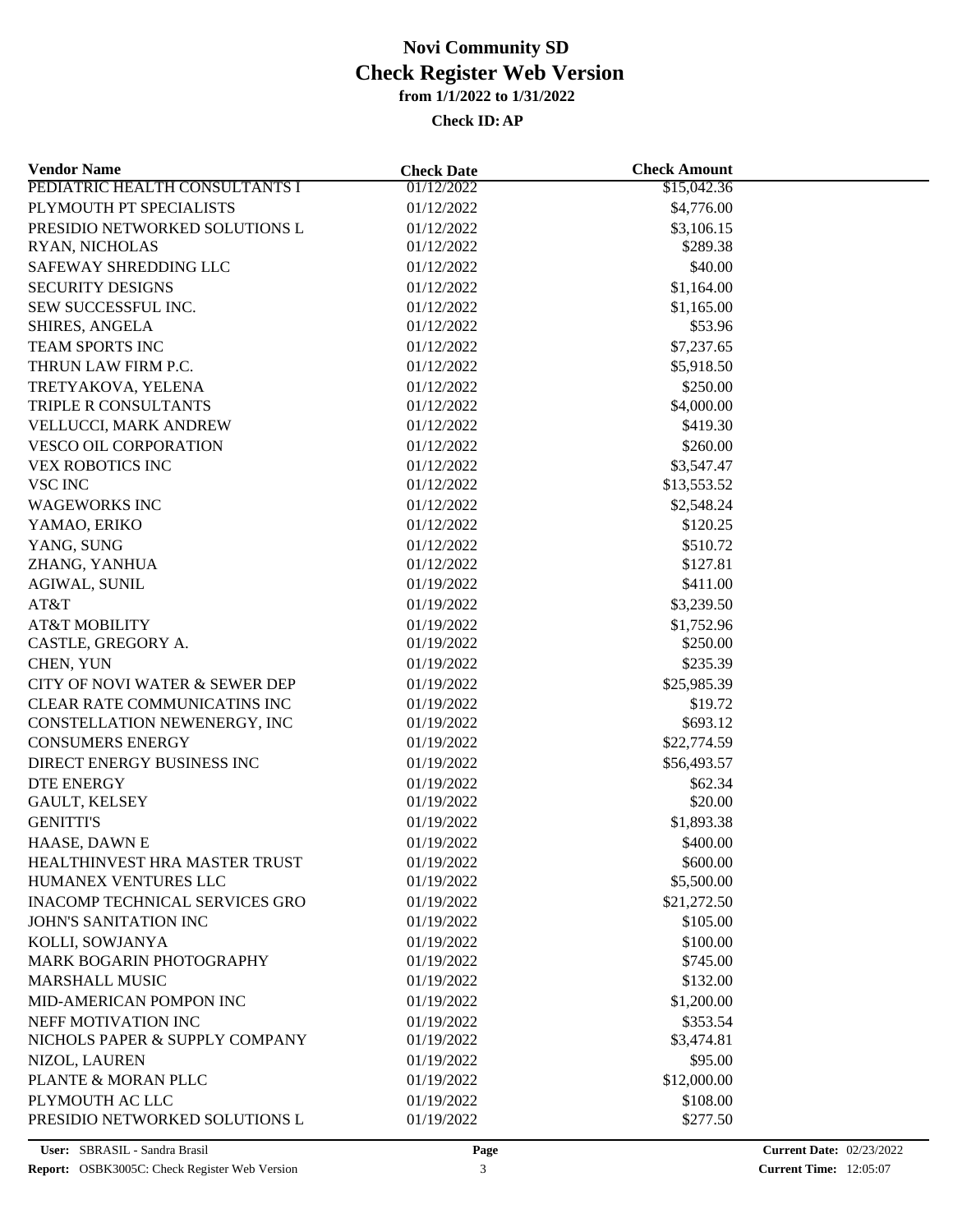| <b>Vendor Name</b>               | <b>Check Date</b> | <b>Check Amount</b> |  |
|----------------------------------|-------------------|---------------------|--|
| PRINTNOLOGY INC                  | 01/19/2022        | \$142.31            |  |
| RICOH USA INC                    | 01/19/2022        | \$1,582.61          |  |
| SAFEWARE, THE INSURANCE AGENCY   | 01/19/2022        | \$103.02            |  |
| <b>SAXTON, ROBERT</b>            | 01/19/2022        | \$31.96             |  |
| SCS IMAGE GROUP DBA UNITED IMA   | 01/19/2022        | \$345.00            |  |
| <b>SESAC LLC</b>                 | 01/19/2022        | \$174.00            |  |
| SHIRAKABE, NORIMICHI             | 01/19/2022        | \$368.08            |  |
| TADI, SRINIVAS                   | 01/19/2022        | \$96.00             |  |
| TEEGALA, NIRANJAN                | 01/19/2022        | \$4,446.26          |  |
| TOFILSKI, WILLIAM RAYMOND        | 01/19/2022        | \$2,070.00          |  |
| VELLUCCI, MARK ANDREW            | 01/19/2022        | \$1,400.11          |  |
| VESCO OIL CORPORATION            | 01/19/2022        | \$112.25            |  |
| MICHAEL R STILLMAN (P42765)      | 01/25/2022        | \$212.49            |  |
| <b>MISDU</b>                     | 01/25/2022        | \$2,552.50          |  |
| ADN ADMINISTRATORS INC           | 01/26/2022        | \$4,110.90          |  |
| AMERICAN RED CROSS               | 01/26/2022        | \$105.00            |  |
| <b>BAKER'S OF MILFORD</b>        | 01/26/2022        | \$100.00            |  |
| <b>BAKER, ROBERT</b>             | 01/26/2022        | \$523.51            |  |
| BIANCO MOTORCOACH CHARTER        | 01/26/2022        | \$5,053.00          |  |
| BLUE LAKES CHARTERS & TOURS      | 01/26/2022        | \$2,770.00          |  |
| <b>BREEN, ALYSSA</b>             | 01/26/2022        | \$40.00             |  |
| BROADCAST MEASUREMENTS           |                   | \$32.00             |  |
|                                  | 01/26/2022        |                     |  |
| BUILDING AUTOMATED SYSTEMS AND   | 01/26/2022        | \$12,166.00         |  |
| <b>CINTAS CORPORATION #31</b>    | 01/26/2022        | \$419.28            |  |
| CORRIGAN OIL/CORRIGAN TOWING C   | 01/26/2022        | \$489.65            |  |
| <b>CUMMINS BRIDGEWAY LLC</b>     | 01/26/2022        | \$144.54            |  |
| DEAN TRANSPORTATION INC          | 01/26/2022        | \$672.50            |  |
| DELTACOM INC                     | 01/26/2022        | \$184.00            |  |
| DETROIT SALT COMPANY L.C.        | 01/26/2022        | \$11,657.54         |  |
| <b>EA GRAPHICS</b>               | 01/26/2022        | \$108.00            |  |
| <b>ECA SCIENCE KIT SERVICES</b>  | 01/26/2022        | \$15,744.18         |  |
| EVER KOLD REFRIGERATION          | 01/26/2022        | \$1,028.00          |  |
| FOSTER SPECIALTY FLOORS          | 01/26/2022        | \$9,940.00          |  |
| <b>GRIFFIN, JASON</b>            | 01/26/2022        | \$120.00            |  |
| GUIDO'S PREMIUM PIZZA IN NOVI    | 01/26/2022        | \$67.65             |  |
| HETTEL, ERIC                     | 01/26/2022        | \$56.11             |  |
| HOLLAND BUS COMPANY              | 01/26/2022        | \$2,241.33          |  |
| INTEGRATED DESIGN SOLUTIONS LL   | 01/26/2022        | \$26,986.94         |  |
| <b>INTERIOR ENVIRONMENTS LLC</b> | 01/26/2022        | \$6,148.80          |  |
| JACKSON TRUCK SERVICE INC        | 01/26/2022        | \$307.39            |  |
| JFK INVESTMENT COMPANY LLC       | 01/26/2022        | \$609.90            |  |
| KOLLER, RACHEL                   | 01/26/2022        | \$64.25             |  |
| <b>M-2 AUTO PARTS INC</b>        | 01/26/2022        | \$154.38            |  |
| MACRO CONNECT INC                | 01/26/2022        | \$1,562.50          |  |
| MCCARTHY & SMITH INC             | 01/26/2022        | \$429,025.89        |  |
| MICHIGAN HEALTH COUNCIL          | 01/26/2022        | \$23,325.00         |  |
| MICHIGAN SCHOOL VOCAL MUSIC AS   | 01/26/2022        | \$540.00            |  |
| <b>MILLER JOHNSON</b>            | 01/26/2022        | \$357.50            |  |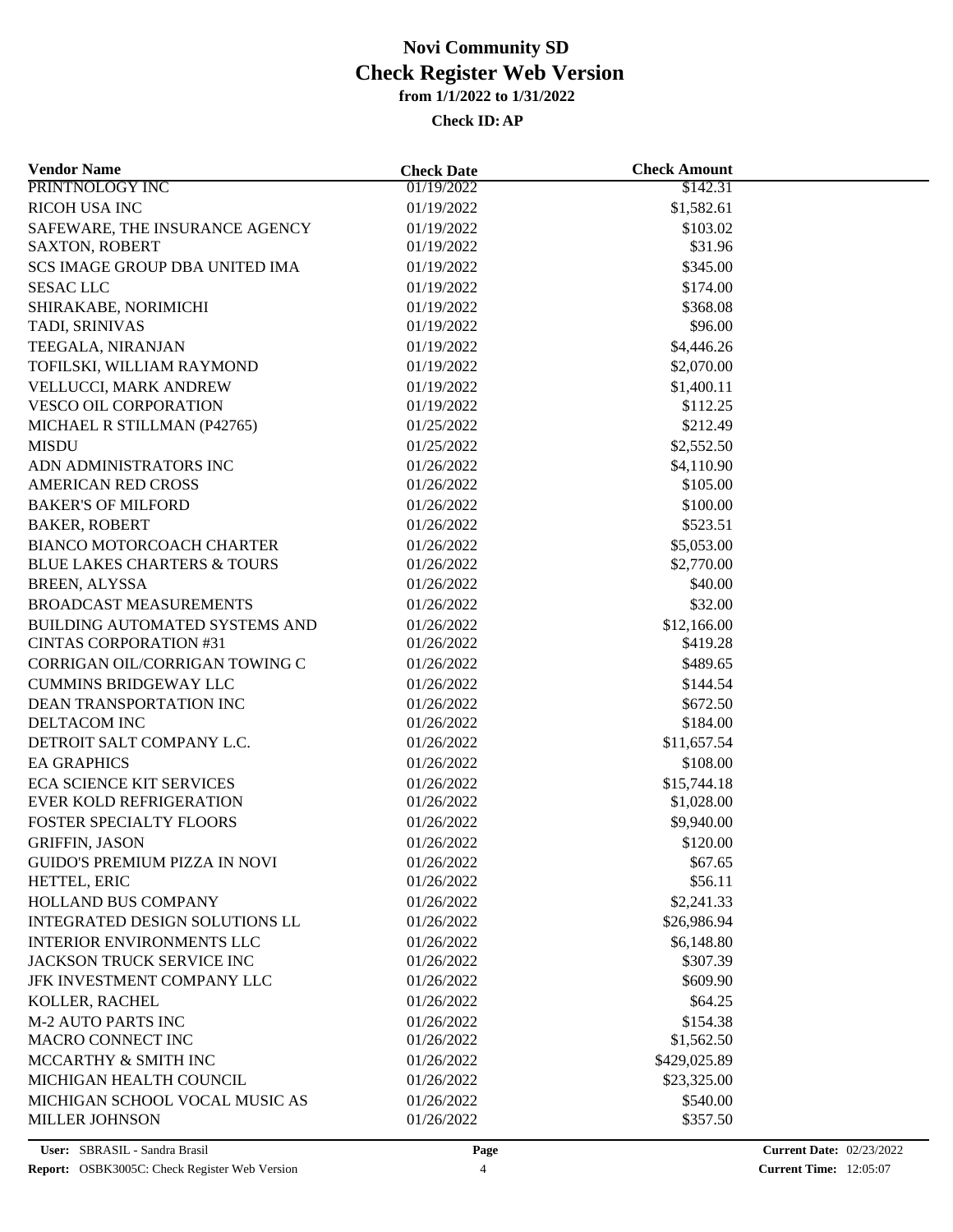| <b>Vendor Name</b>               | <b>Check Date</b> | <b>Check Amount</b>   |                |
|----------------------------------|-------------------|-----------------------|----------------|
| <b>MKT DESIGNS LLC</b>           | 01/26/2022        | \$2,750.00            |                |
| MUSCIO, LAURYN                   | 01/26/2022        | \$181.23              |                |
| NICHOLS PAPER & SUPPLY COMPANY   | 01/26/2022        | \$647.10              |                |
| <b>OXFORD H.S.</b>               | 01/26/2022        | \$75.00               |                |
| PLYMOUTH PT SPECIALISTS          | 01/26/2022        | \$4,800.00            |                |
| PRINTNOLOGY INC                  | 01/26/2022        | \$38.00               |                |
| RODRIGUEZ, KARA                  | 01/26/2022        | \$266.00              |                |
| ROYAL OAK HIGH SCHOOL            | 01/26/2022        | \$40.00               |                |
| SCHOOL SPECIALITY LLC            | 01/26/2022        | \$1,227.90            |                |
| <b>SECURITY DESIGNS</b>          | 01/26/2022        | \$1,675.00            |                |
| SERVICAR OF MICHIGAN INC.        | 01/26/2022        | \$8,635.00            |                |
| SHOENBERGER, CLAIRE              | 01/26/2022        | \$50.00               |                |
| <b>SORENSEN, MARY</b>            | 01/26/2022        | \$79.98               |                |
| TADI, KUNDAVI                    | 01/26/2022        | \$96.00               |                |
| <b>TREDROC TIRE SERVICES LLC</b> | 01/26/2022        | \$768.03              |                |
| US FOODS INC                     | 01/26/2022        | \$935.58              |                |
| <b>WAGEWORKS INC</b>             | 01/26/2022        | \$932.80              |                |
| WALLED LAKE CONSOLIDATED SCHOO   | 01/26/2022        | \$175.00              |                |
| WEST, KAITLYN                    | 01/26/2022        | \$49.95               |                |
| WESTRA, LINDSEY                  | 01/26/2022        | \$107.49              |                |
| WEVIDEO INC.                     | 01/26/2022        | \$341.00              |                |
| WU, AIMEE                        | 01/26/2022        | \$206.64              |                |
| YARLAGADDA, RAJESH               | 01/26/2022        | \$61.37               |                |
| YEO & YEO CONSULTING, LLC.       | 01/26/2022        | \$1,016.00            |                |
|                                  |                   | <b>Issued:</b>        | \$90,688.14    |
|                                  |                   | <b>Reversed:</b>      | \$96.00        |
|                                  |                   | Cancelled:            | \$1,495,058.34 |
| <b>AP Checks Processed:</b>      | 216               | <b>AP Bank Total:</b> | \$1,585,842.48 |
| <b>Total Checks Processed:</b>   | 216               | <b>Grand Total:</b>   | \$1,585,842.48 |